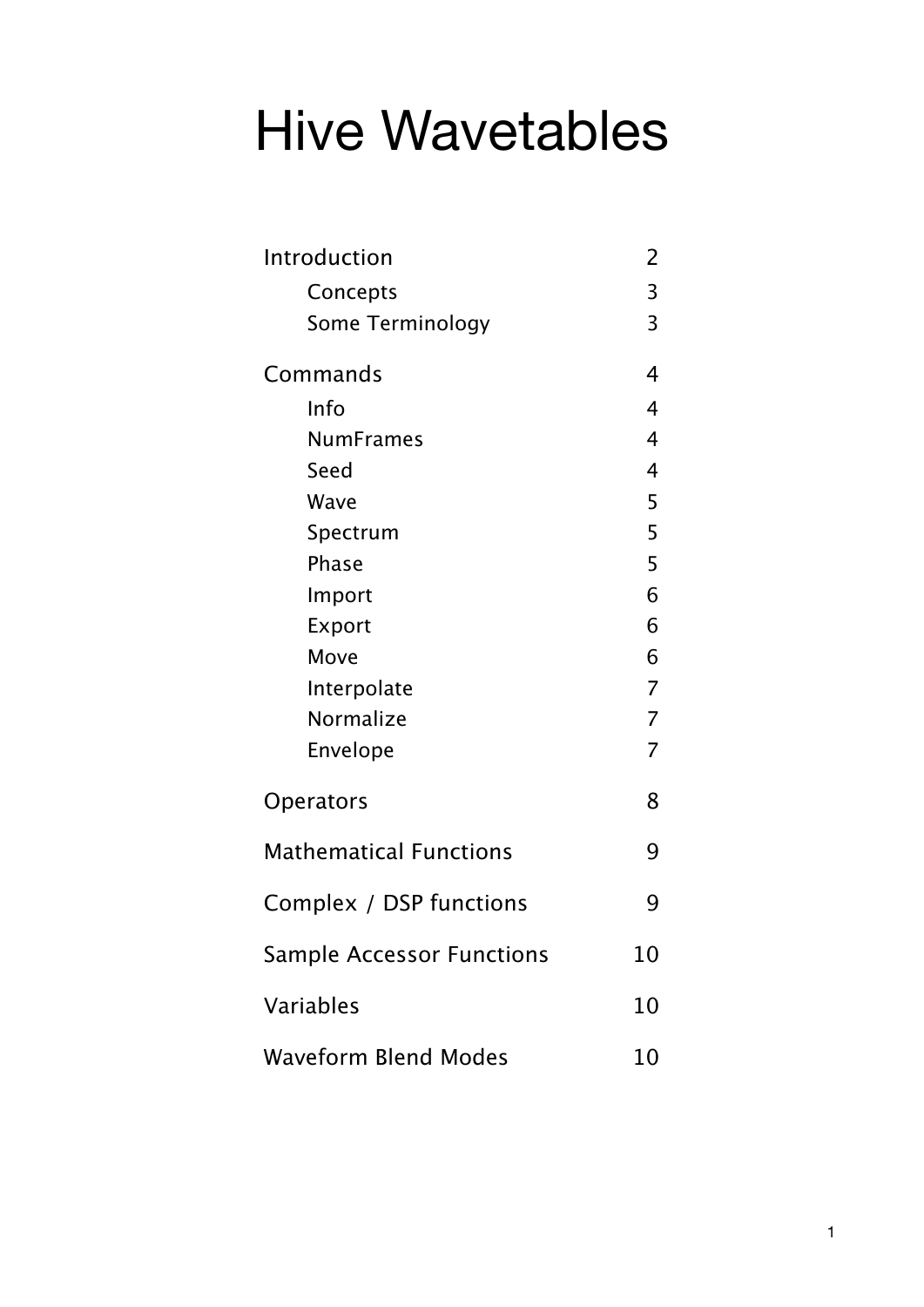### <span id="page-1-0"></span>Introduction

Hive can load wavetable files in either way or uhm format.

The former is easily described: Mono or stereo WAV files are interpreted by default as having a cycle length of 2048 samples per frame – the number of frames is calculated from the total size of the file and is limited to 256. To specify other samples-per-frame values, the file name must end with "-WT" followed by the number e.g. **MyWavetable-WT512.wav** (or 64, 128, 256, 1024).

Enough about WAV already. Let's get straight to the interesting stuff… UHM.

Hive's wavetable scripts are readable text files with the extension **.uhm**. These scripts create wavetables step-by-step by interpreting a list of commands / formulas. Here are two examples just to set the stage (it doesn't really matter how little or how much you understand at first):

```
/********************************************************************
      UHM tutorial script. Creates 5 standard wavefoms
********************************************************************/
NumFrames = 5 // number of waveforms ("frames") in the wavetable
  // First, a sawtooth in frame 0
  // Learn: "phase" goes from 0 to 1
  // Learn: to work on specific frames, specify Start and End
Wave start=0 end=0 "-phase"
  // Then a sine wave in frame 1
Wave start=1 end=1 "sin(2*pi*phase)"
  // Next, a triangle in frame 2
Wave start=2 end=2 "-abs(1-2*phase)"
  // A square in frame 3
  // Learn: comparisons ('<' here) return 1 if true, 0 if false
Wave start=3 end=3 "phase<0.5"
  // Narrower pulse in frame 4
Wave start=4 end=4 "phase<0.05"
  // Learn: collect useful tricks…
Spectrum lowest=0 highest=0 "0" // DC-removal trick
Normalize start=0 end=3
Normalize start=4 end=4 db=-5 // different level for the narrow pulse
```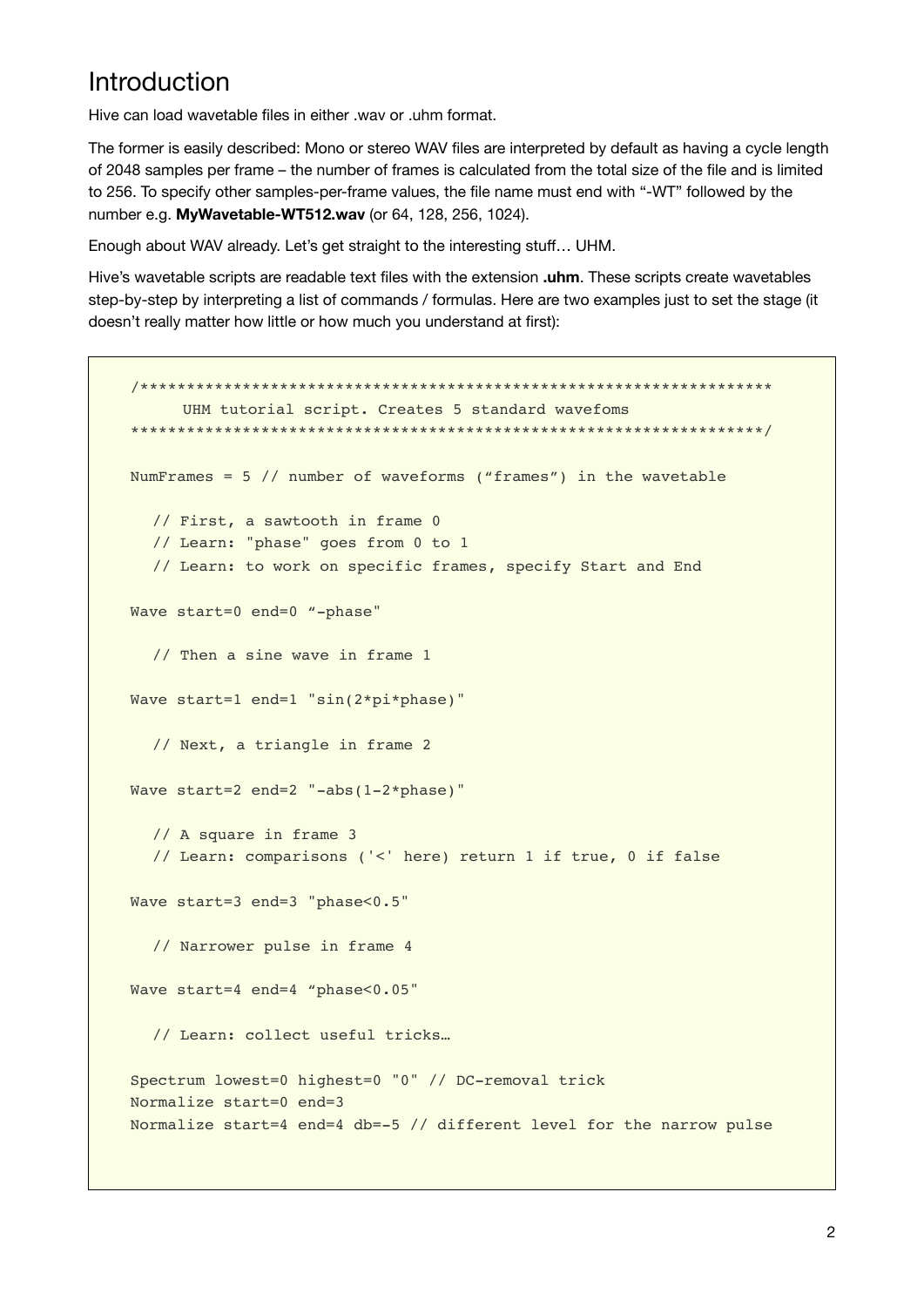This short example creates 256 frames:

```
// Emulate a synced square wave
NumFrames = 256
Wave "-1 + 2 * (frac(phase*(7*table+1)) > 0.5)"
```
### <span id="page-2-0"></span>**Concepts**

A method of defining wavetables using script files containing lists of commands. The main tool is a **parser** which interprets mathematical expressions and variables.

Basic variables are the *frame index* within the wavetable and the current *sample value* within the frame (see *Some Terminology* below).

More elaborate functions can access any wavetable, or create filters and distortion. Synthesis methods such as **PD** (phase distortion), **FM** or fractal resonance / sync can be achieved with just a few lines of code.

- Scripted wavetables load just like .wav files. They reside in the same folders and are stored in the presets in the same way (i.e. by reference only)
- Scripted wavetables can load frames from other wavetables and recombine them, even layer or morph between them
- Scripts can be used to edit any existing wavetables, e.g. normalise or filter them
- In addition to the resulting wavetable, a script can store and retrieve intermediate calculations from two (temporary) auxiliary buffers. Like the memory functions (M+, MR) in a calculator.
- Most operations can be performed on a defined range of frames, even backwards if End < Start
- Most operations can use blending modes (e.g. add, subtract, multiply...) to impose their result on the existing wavetable buffer. Similar to Photoshop layer blending modes.
- The arguments of most commands default to useful values i.e. they don't all have to be stated explicitly in each and every line of script
- Like wavetables from .wav files, Hive scripts support between 1 and 256 frames, with each frame representing a fixed-length waveform (2048 samples).

### <span id="page-2-1"></span>Some Terminology

To avoid any confusion…

| wavetable | Our "wavetable" is the set of one or more waveforms.                                  |
|-----------|---------------------------------------------------------------------------------------|
| frame     | A frame is the position that a waveform occupies within a wavetable.                  |
| waveform  | A set of samples (here: 2048) which a wavetable oscillator cycles through             |
| scan      | Cause an oscillator to select (or interpolate between) frames within a wavetable      |
| phase     | The cycle of a waveform from 0.0 to 1.0 (same as position 0.0 of the following cycle) |
| index     | The position of a sample within the waveform (0-2047). Equal to Phase * 2048          |
| buffer    | The sample memory a wavetable occupies (main, aux1 or aux2)                           |
|           |                                                                                       |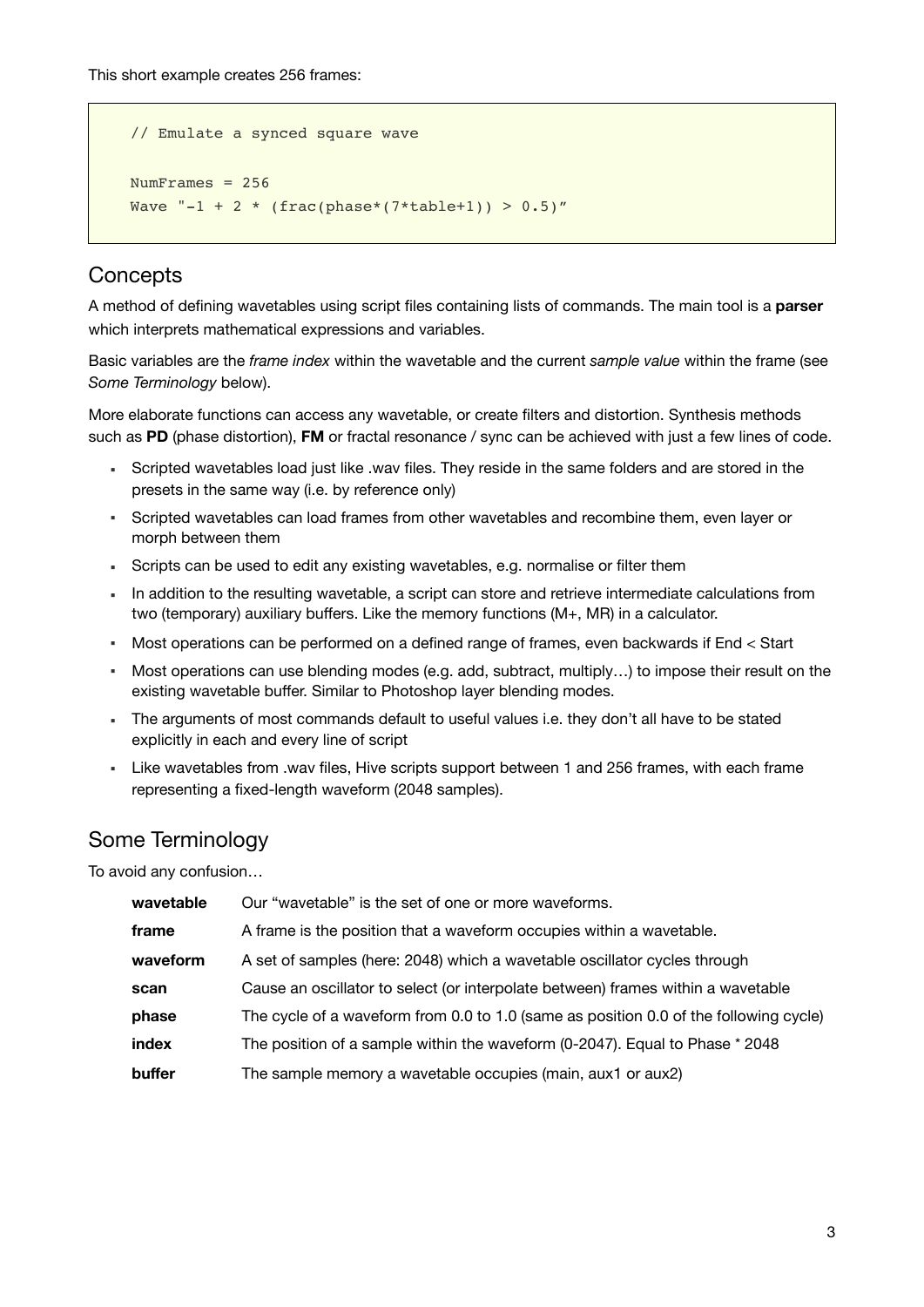## <span id="page-3-0"></span>**Commands**

| <b>Info</b>      | Display a short message in the information field             |
|------------------|--------------------------------------------------------------|
| <b>NumFrames</b> | Sets the number of frames in the wavetable                   |
| <b>Seed</b>      | Sets random generator seed                                   |
| <b>Wave</b>      | Parses formula on time domain Wavetable                      |
| <b>Spectrum</b>  | Parses formula on magnitudes of frequency domain Wavetable   |
| <b>Phase</b>     | Parses formula on phase info of frequency domain Wavetable   |
| Import           | Loads a .wav or .uhm file into specific frames               |
| <b>Export</b>    | Saves a buffer as a way file                                 |
| <b>Move</b>      | Copies frames                                                |
| Interpolate      | Interpolates between a range of frames, e.g. using formatize |
| <b>Normalize</b> | Adjusts the volume of the frame to a target level (dB)       |

#### <span id="page-3-1"></span>Info

```
// This message will appear in the wavetable info field
Info "A collection of standard waveforms for subtractive synthesis"
```
#### <span id="page-3-2"></span>NumFrames

Sets the number of frames in the wavetable. Defaults to 256.

Example: NumFrames = 201

#### <span id="page-3-3"></span>Seed

This command assures variation between random values in multiple scripts. Each script retains the same sequence of values so that the oscillator will sound the same every time it is loaded.

Example:  $Seed = 206452865$ 

Seed is used by all three random functions:

| rand  | A random value for each operation                                       |
|-------|-------------------------------------------------------------------------|
| randf | A random value for the current frame (remains the same for all samples) |
| rands | A random value for the current sample (remains the same for all frames) |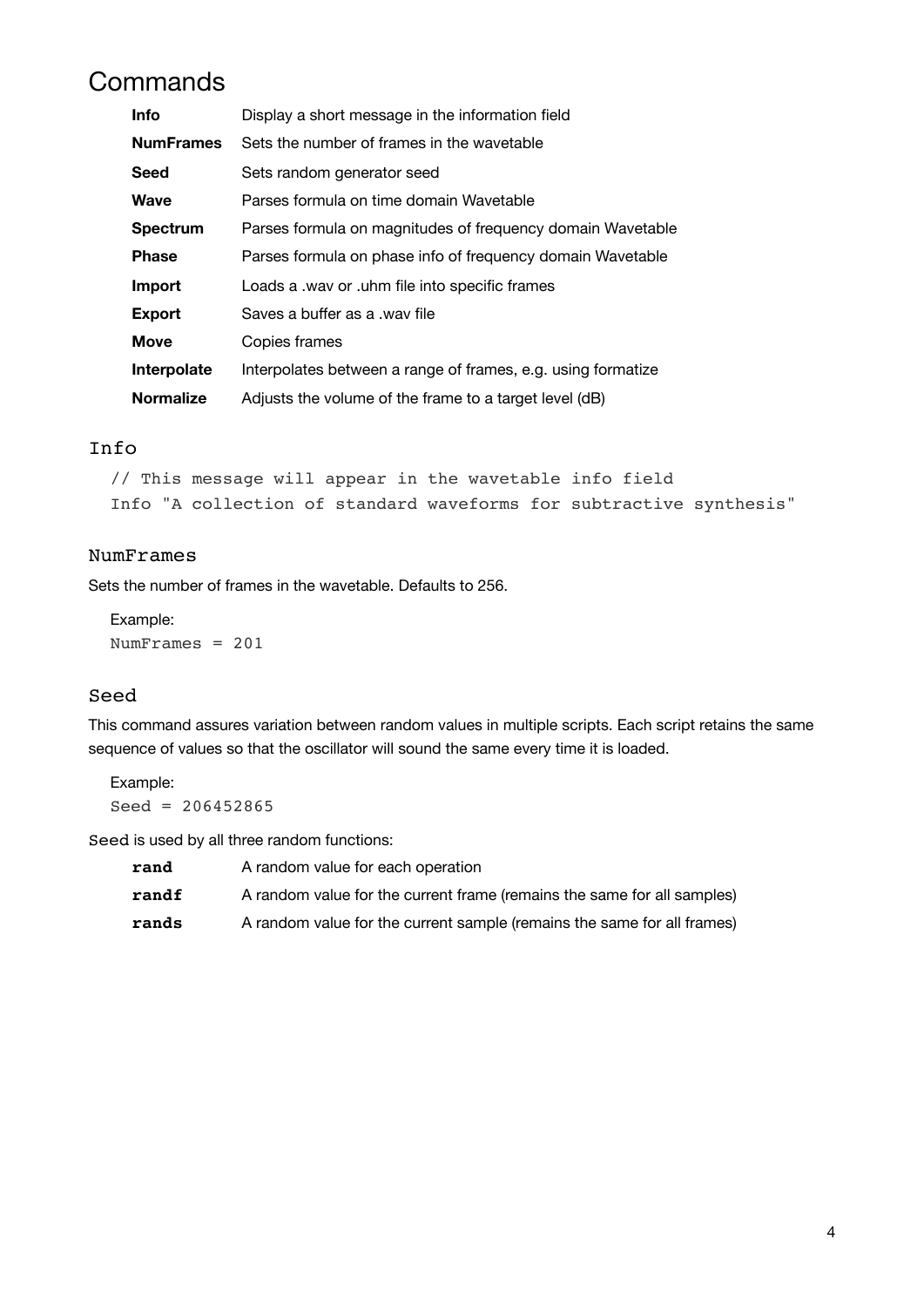#### <span id="page-4-0"></span>Wave

Runs the parser on the wavetable. The following options are available:

**Start=N**, where N is the first frame to process. Defaults to 0.

**End=N**, where N is the last frame to process. Defaults to NumFrames.

**Blend=X**, where X is a waveform blend mode (replace, add, multiply...). Defaults to replace.

**Direction=X**, where X is forward or backward. Direction samples are processed. Defaults to forward.

**"Formula in quotes"** (required)

**Target=X**, where X is main, aux1 or aux2, defining the target buffer

#### Example:

// Blends 40 of the frames in the current buffer Wave Start=10 End=50 Blend=Add Direction=backward "sin(2\*pi\*phase-x)"

#### <span id="page-4-1"></span>Spectrum

Runs the parser on the spectrum (magnitudes) of the wavetable. The following options are available:

**Start=N**, where N is the first frame to process. Defaults to 0.

**End=N**, where N is the last frame to process. Defaults to NumFrames.

**Lowest=N**, where N is the lowest partial to process. Defaults to 1, but can also be set to 0 (DC)

**Highest=N**, where N is the highest partial to process. Defaults to 1024

**Blend=X**, where X is a waveform blend mode (replace, add, multiply...). Defaults to Replace.

**Direction=X**, where X is forward or backward. Direction samples are processed. Defaults to forward.

#### **"Formula in quotes"** (required)

**Target=X**, where X is main, aux1 or aux2, defining the target buffer

#### Example:

Spectrum Start=2 End=155 Direction=backward "x/(1+1024\*phase)"

#### <span id="page-4-2"></span>Phase

Runs the parser on the spectrum (phase information) of the wavetable. The following options are available:

**Start=N**, where N is the first frame to process. Defaults to 0.

**End=N**, where N is the last frame to process. Defaults to NumFrames.

**Lowest=N**, where N is the lowest partial to process\*. Defaults to 1 (fundamental). 1 is also the lowest possible, as DC has no phase information.

**Highest=N**, where N is the highest partial to process\*. Defaults 1023 (highest partial with phase info).

\* Lowest and highest here should be set 1 lower than lowest and highest in the Spectrum parser!

**Blend=X**, where X is a waveform blend mode (replace, add, multiply...). Defaults to Replace.

**Direction=X**, where X is forward or backward, defining the direction in which samples are processed. Defaults to forward.

**"Formula in quotes"** (required)

**Target=X**, where X is main, aux1 or aux2, defining the target buffer

#### Example:

// set all phases to 0 for frames 0-255 in aux1 buffer Phase Start=0 End=255 "0" Target=aux1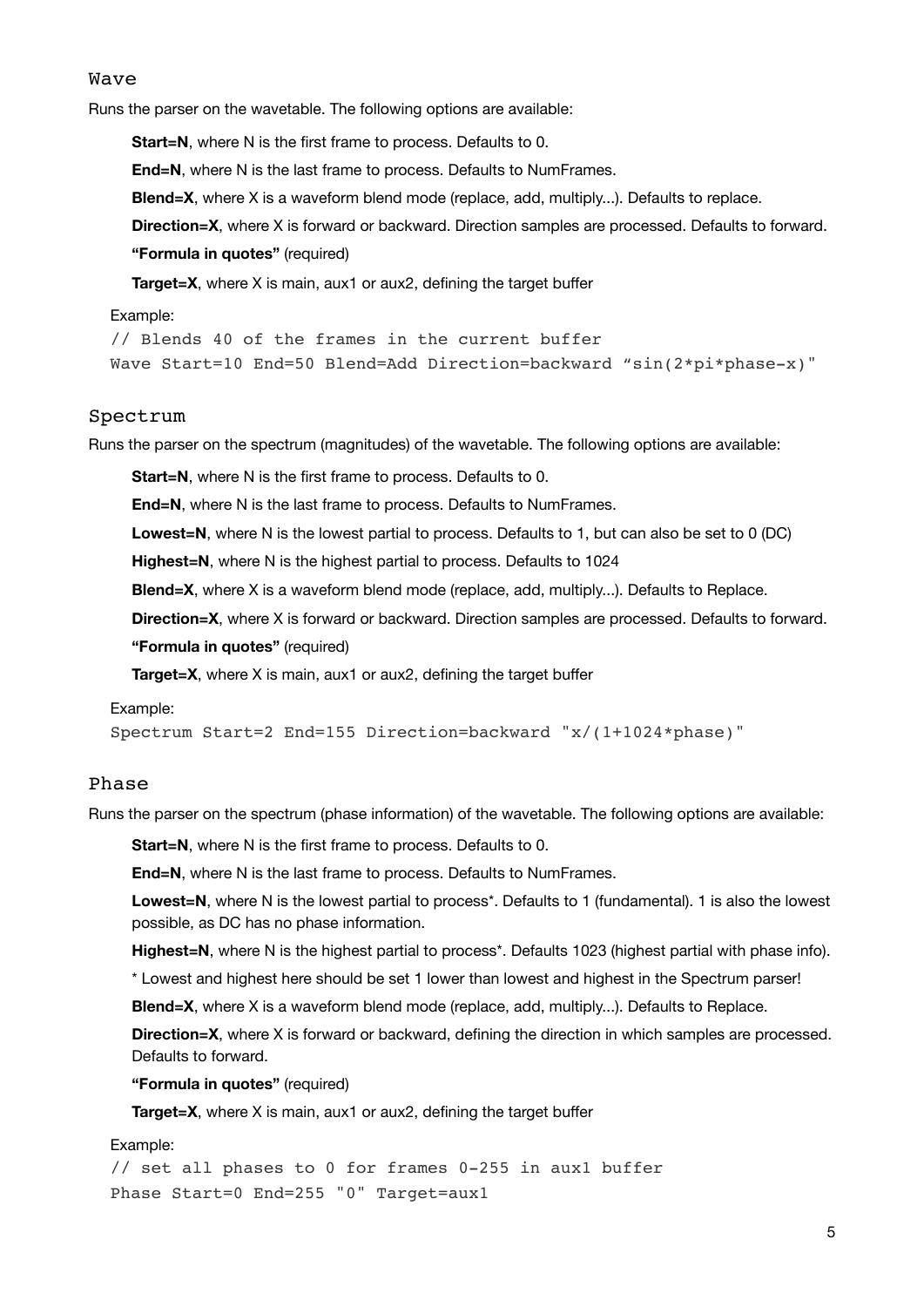#### <span id="page-5-0"></span>Import

Loads a .wav or.uhm file and writes/blends it (or a portion thereof) into the target wavetable. The source file must be in the same directory as the script. The following options are available:

**Start=N**, where N is the first frame to be extracted from the source file. Defaults to 0.

**End=N**, where N is the last frame to be extracted from the source file. Defaults to NumFrames.

**Blend=X**, where X is a waveform blend mode (replace, add, multiply...). Defaults to Replace.

**From=N**, where N is the first frame in the target buffer which the extracted frames are written to. Defaults to 0.

**Target=X**, where X is main, aux1 or aux2, defining the target buffer

#### Example:

```
/* Extract all available frames, or NumFrames-10 (whichever is 
smaller) and write them into frames 10+ of the main buffer) */
```
Import Start=0 From=10 "some wavetable.wav"

#### <span id="page-5-1"></span>Export

Saves the main, aux1 or aux2 buffer as a .wav file into the same directory as the script.

**Source=X**, where X is main, aux1 or aux2, defining the target buffer. The default is *main*

#### Example:

```
/* saves a wavetable with 17 frames (default is 256) as myFile.wav. 
Info is stored in the .wav file as metadata, and will appear as text 
in Hive whenever the wavetable is loaded. See the Info command.*/
```

```
Info "Explanatory text"
NumFrames = 17
Export Source=aux1 "myFile.wav"
```
#### <span id="page-5-2"></span>Move

Copies frames within a wavetable. The following options are available:

**Start=N**, where N is the first frame to be processed. Defaults to 0. **End=N**, where N is the last frame to be processed. Required. **To=N**, where N is the first frame to be overwritten. Required. **Blend=X**, where X is a waveform blend mode (replace, add, multiply...). Defaults to Replace. **Target=X**, where X is main, aux1 or aux2 buffer

#### Example:

// Multiply 101 frames of buffer Aux2 with the same frames from Aux1 Move source=aux1 target=aux2 Blend=multiply start=0 end=100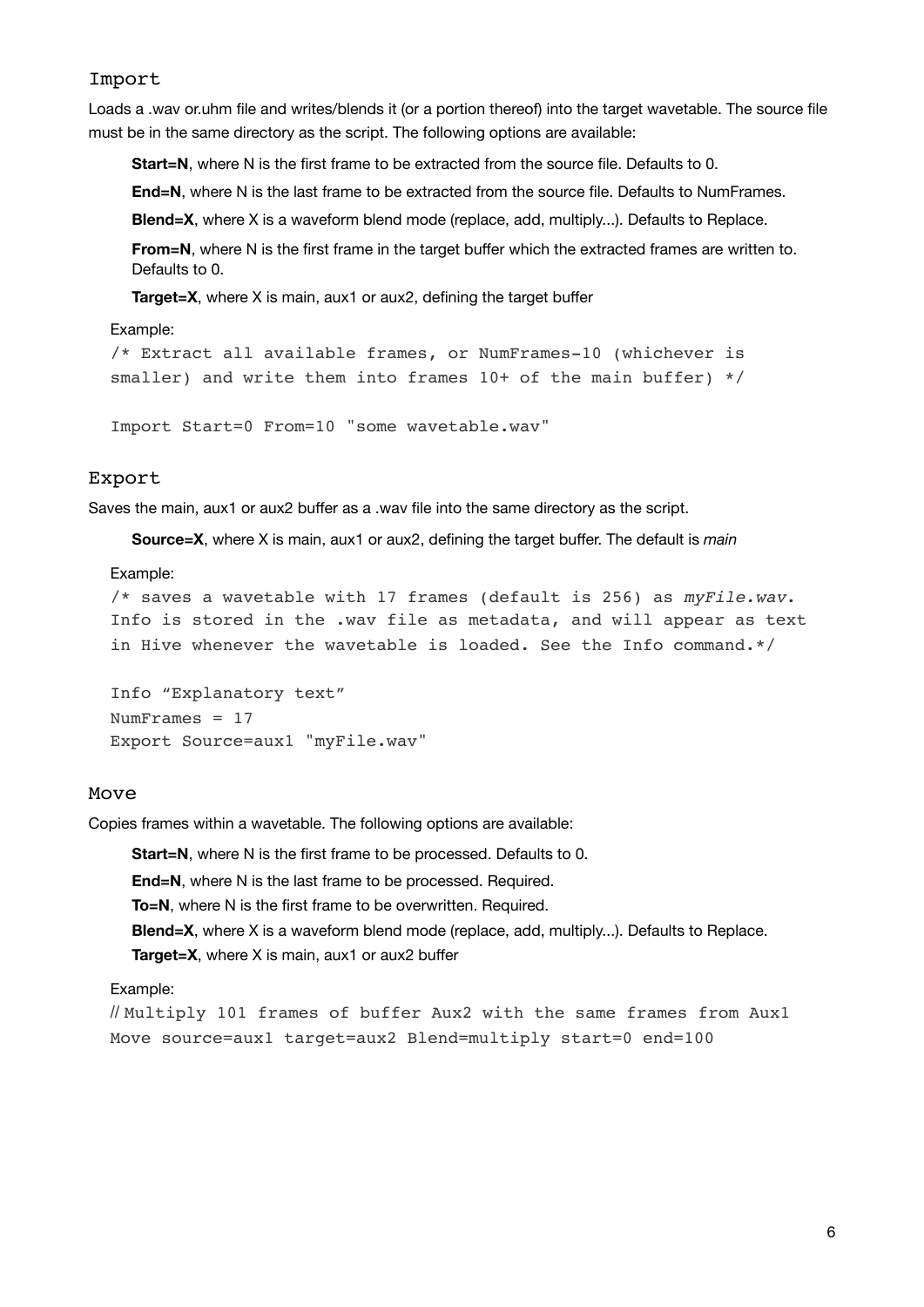#### <span id="page-6-0"></span>Interpolate

Interpolates between frames within a wavetable. Details of the "morph" types and the last 3 options here will be explained at a later date. The following options are available:

**Start=N**, where N is the start frame of the interpolation. Defaults to 0.

**End=N**, where N is the end frame of the interpolation. Defaults to NumFrames.

**Type=X**, where X is an interpolator type (switch, crossfade, spectrum, zerophase, morph1, morph2). Defaults to crossfade.

**Target=X**, where X is main, aux1 or aux2 buffer

**Snippets=X** (1-500) maximum number of fragments to be morphed (Morph1/2 only).

**Threshold=X** (-120 - 0) threshold for identifying snippets (Morph1/2 only)

**Weighting=X** where X is none, distance, level or both (Morph1/2 only)

#### Example:

```
// Fill frames 1-99 with intermediate states between frames 0 and 100.
Interpolate Start=0 End=100 Type=morph1
```
#### <span id="page-6-1"></span>Normalize

Normalizes frames within a wavetable. The following options are available:

**Start=N**, where N is the first frame to be processed. Defaults to 0. **End=N**, where N is the last frame to be processed. Defaults to NumFrames. **Metric=X**, where X is "RMS", "Peak", "Average" or "Ptp" (peak to peak). Defaults to RMS. **dB=M**, where M is a value in dB (typically 0dB for Peak). Defaults to 0.00. **Base=X**, where X is "All" or "Each" (individual frames are normalized). Defaults to Each. **Target=X**, where X is main, aux1 or aux2

Example: Normalize base=each

#### <span id="page-6-2"></span>Envelope

Creates an envelope with up to 8 segments to be used within the formula parser. Using "env(frame)" within a formula gives us an envelope value based on frames. Using "env(index)" gives us an envelope based on samples. However, you can use any values to scale or shift the envelope from frame to frame, for instance.

**T1=N, T2=N, ... T8=N**, where N are integer time values, typically mapped to indices

**L0=N, L1=N, ... L8=N**, where N are floating point levels, typically from 0.0 to 1.0

**Curve=X**, where x is "linear", "exponential", logarithmic or "quadric": curvature of each segment

Example1:

```
// Use an envelope to create a very sweet-sounding "fin" triangle
Envelope curve=exponential L0=0 T1=0.25 L1=1 T2=0.5 L2=-1 T3=0.25 L4=0
Wave "env(phase)"
```
#### Example 2:

// Use an envelope as window for a fractalized square NumFrames=128 Envelope L0=1 T1=2048 L1=0 // simple saw envelope Wave "env(index)\*(1-2\*((phase\*(1+0.25\*frame)%1)>0.5))"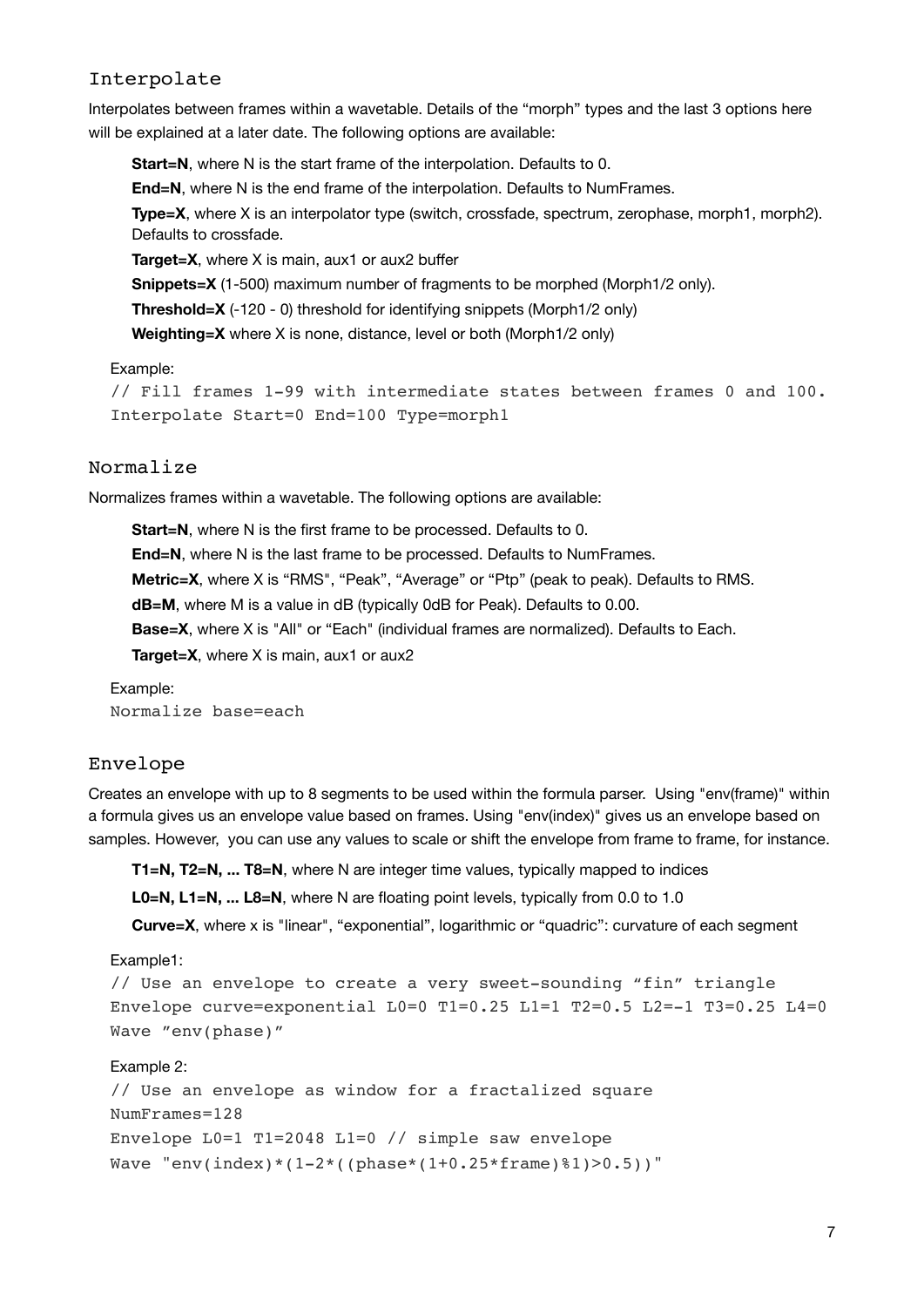### <span id="page-7-0"></span>**Operators**

| <b>Basic Math</b> |                                                    | <b>Comparisons</b> return 1 if true, 0 if false |                          |  |
|-------------------|----------------------------------------------------|-------------------------------------------------|--------------------------|--|
| $\overline{+}$    | addition                                           | $\prec$                                         | smaller than             |  |
|                   | subtraction                                        | $\geq$                                          | greater than             |  |
| $\star$           | multiplication                                     | $\leq$                                          | smaller than or equal to |  |
|                   | division                                           | $>=$                                            | greater than or equal to |  |
| %                 | Floating point modulo<br>Example: $5.2 \% 2 = 1.2$ | $=$                                             | equal to                 |  |
| $\wedge$          | Exponent, x to the power of y                      | $!=$                                            | not equal to             |  |

#### Example 1:

```
// The easiest method of creating a square wave
Wave ''1-2*(phase>0.5)''
```
#### Example 2:

```
// The hardest method of creating a triangle wave 
// (see Tut02 Classic Waves Part 2.uhm)
Spectrum "1/(index*index)*((index % 2)==1)*(1-2*((index % 4)==3))"
```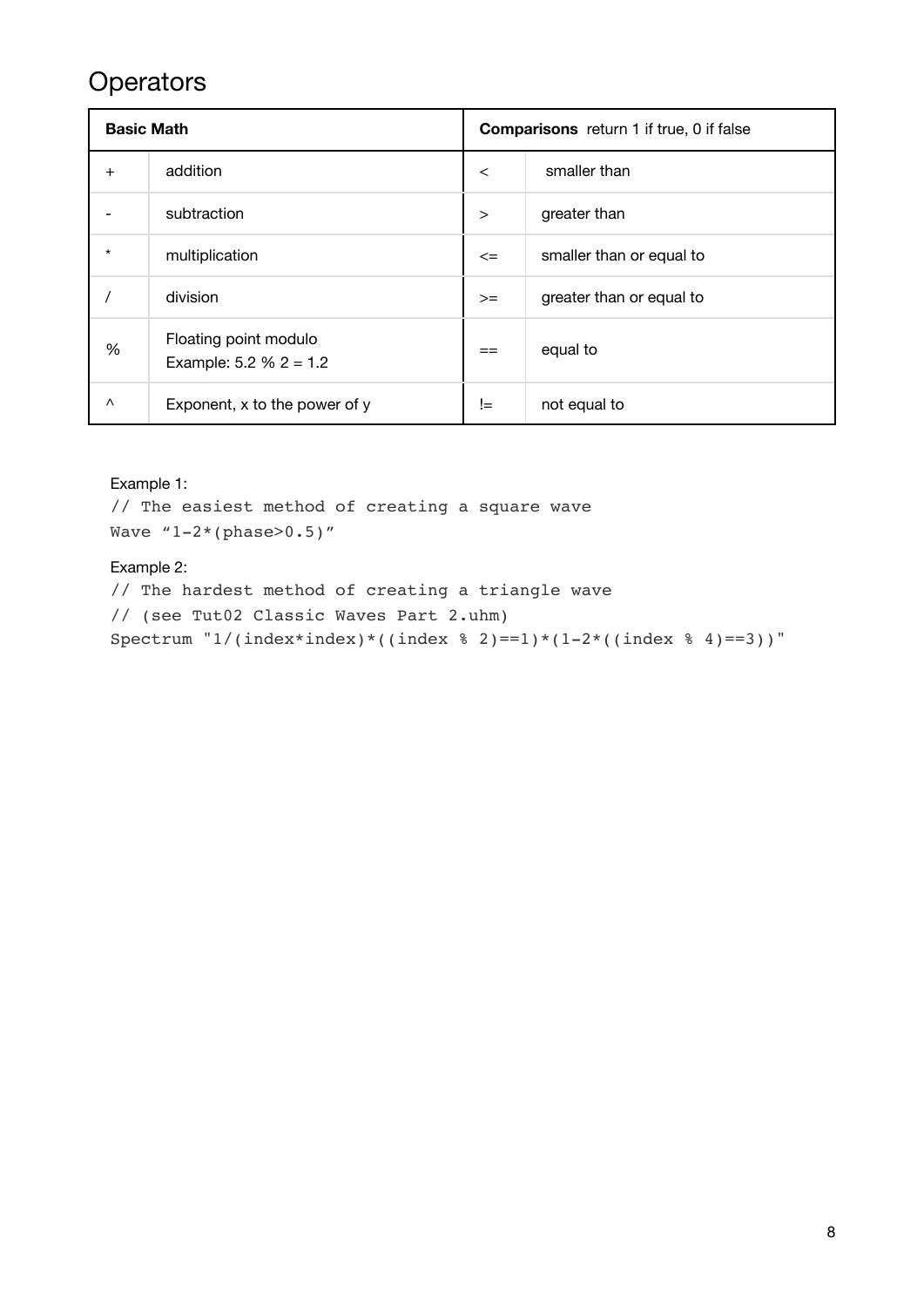# <span id="page-8-0"></span>Mathematical Functions

Note that the trigonometric functions expect x in radians. So to create a sine wave with a phase from 0 to 1, we write sin(2\*pi\*phase)

| <b>Trigonometric</b> |                       | <b>Floating Point</b> |                                     | <b>Mathematical</b>  |                               |
|----------------------|-----------------------|-----------------------|-------------------------------------|----------------------|-------------------------------|
| acos(x)              | arccosine             | abs(x)                | absolute (positive)<br>value of x   | exp(x)               | exponent ( $e^{\wedge}x$ )    |
| asin(x)              | arcsine               | ceil(x)               | round up to next<br>integer value   | fac(x)               | faculty (x!)                  |
| atan(x)              | arctangent            | floor(x)              | round down to<br>next integer value | $ln(x)$ or<br>log(x) | natural logarithm             |
| atan2(x,y)           | arctangent2           | frac(x)               | fractional part only                | log 10(x)            | log base 10                   |
| cos(x)               | cosine                | round(x)              | to nearest integer<br>(up or down)  | pow(x,y)             | exponent $(x^{\wedge}y)$      |
| cosh(x)              | hyperbolic<br>cosine  | select(x,y,z)         | "if" $x == 1.0 ? y : z$             | sqrt(x)              | square root                   |
| sin(x)               | sine                  |                       |                                     | $lin_db(x)$          | convert linear<br>value to dB |
| sinh(x)              | hyperbolic<br>sine    |                       |                                     | $db_{lin}(x)$        | convert dB to<br>linear value |
| tan(x)               | tangent               |                       |                                     |                      |                               |
| tanh(x)              | hyperbolic<br>tangent |                       |                                     |                      |                               |

### <span id="page-8-1"></span>Complex / DSP functions

**env(x)** where x is the time position/index of the 8-segment envelope (see *Envelope* above). The result is the envelope level at that time position/index

**lowpass( x, cutoff, resonance )** where x is the sample and cutoff / reso are values between 0 and 1 **bandpass( x, cutoff, resonance)** where x is the sample and cutoff / reso are values between 0 and 1 **highpass( x, cutoff, resonance )** where x is the sample and cutoff / reso are values between 0 and 1

#### Example:

```
// create a 256-frame lowpass filtered sawtooth
Wave "lowpass(2*phase-1, table+0.1, 0.5)"
```